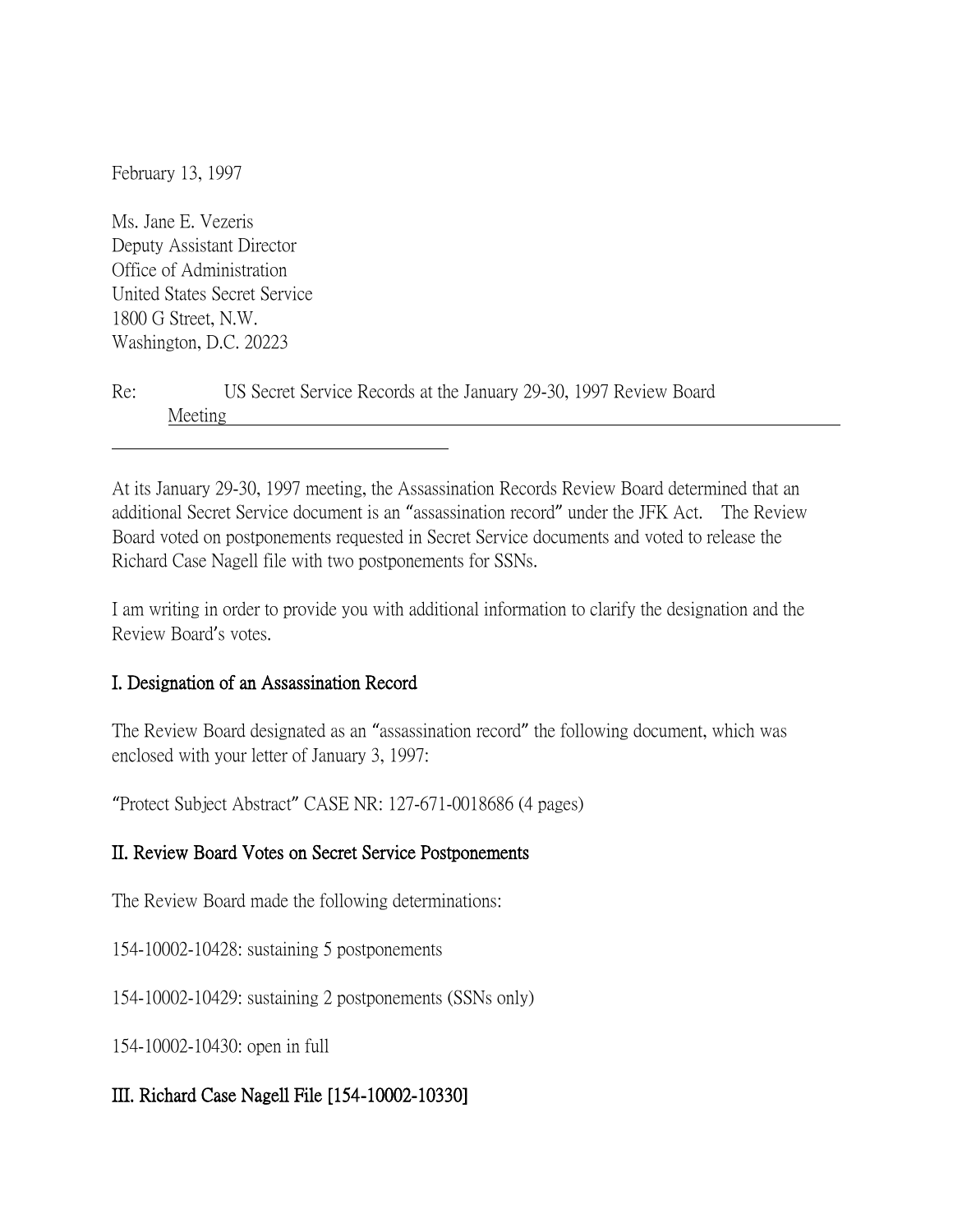After considering documentation of third agency referrals cited in your letter of August 9, 1996, and John Machado's letter of December 3, 1996, the Review Board voted to release this file to the National Archives with two postponements for SSNs only. We request that you forward this file to the Archives by March 10, 1997.

We request that you follow the same procedures for processing documents now designated "assassination records" and reviewed by the Board under the JFK Act as stated in our May 29, 1996 letter and that you complete this process by March 10, 1997, so the Review Board can make its final determinations.

If you have any questions about these issues and procedures, please feel free to call me.

Sincerely yours,

David G. Marwell Executive Director

cc: Mr. Donald Personette